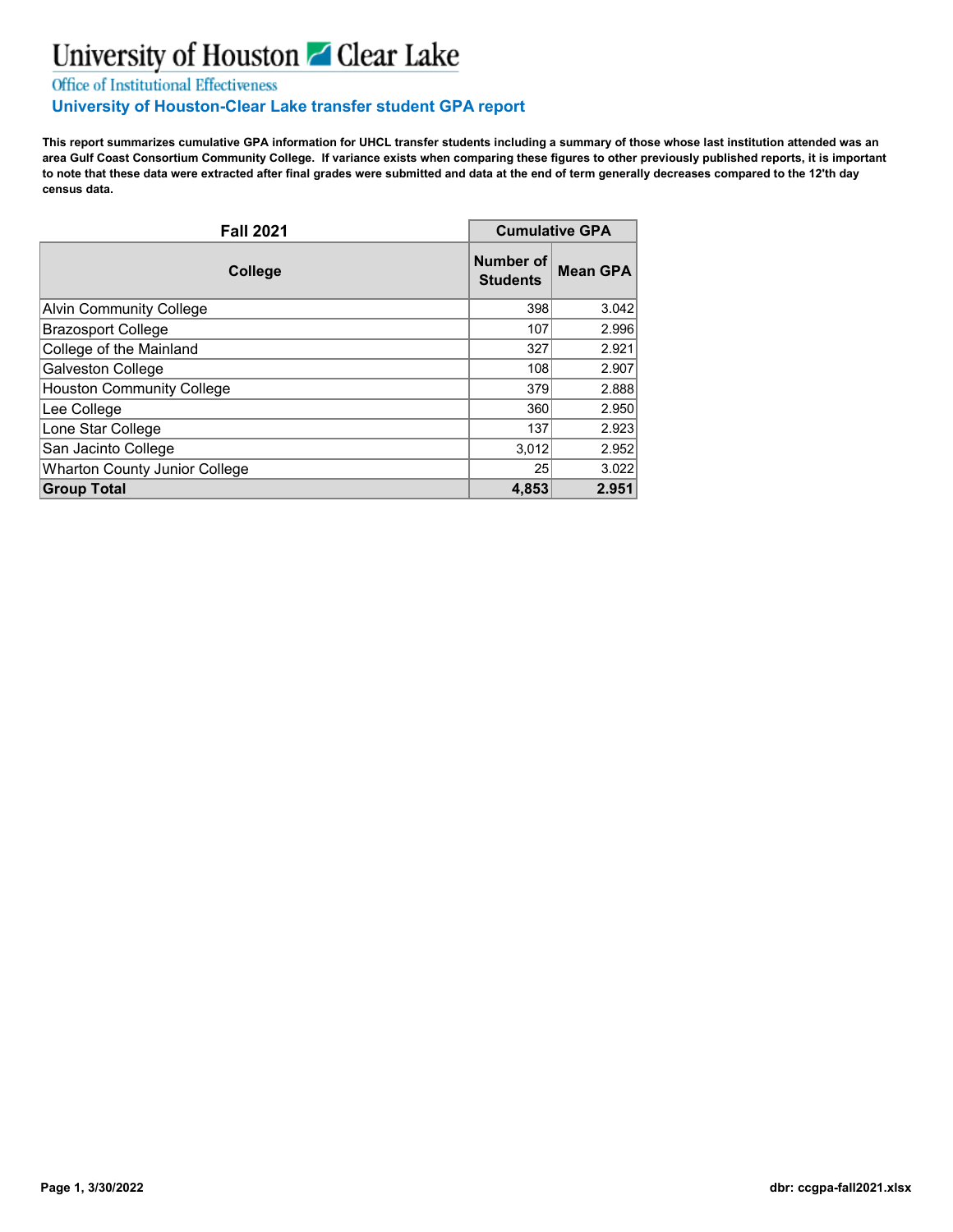# **Office of Institutional Effectiveness<br>University of Houston-Clear Lake transfer student GPA report**

#### **Definitions:**

**Gulf Coast Consortium**: Consists of Alvin, Brazosport, College of the Mainland, Galveston, Houston, Lee, Lone Star (Cy-Fair, Kingwood, North Harris, Montgomery and Tomball), San Jacinto (Central, North, South) and Wharton Community Colleges.

**UHCL Undergrad**: Gulf Coast Consortium plus all other transfer students.

LT 3: Less than 3 (non-zero value ). The data is not displayed to protect confidential information.

**0:** No students recorded for that major.

| <b>Number</b><br><b>Number</b><br><b>Number</b><br>Mean<br>Mean<br>Mean<br>CIP Code / CIP Label (Student Declared Major)<br>οf<br><b>of</b><br><b>of</b><br><b>GPA</b><br><b>GPA</b><br><b>GPA</b><br><b>Students</b><br><b>Students</b><br>Students<br>LT <sub>3</sub><br>2.576<br>43<br>2.849<br>2.933<br>03.0104.00 Environmental Science<br>55<br>2.932<br>99<br>2.964<br>09.0100.00 Communication<br>8<br>116<br>82<br>2.935<br>63<br>2.857<br>11.0101.00 Computer Information Systems<br>6<br>97<br>2.732<br>117<br>2.751<br>11.0103.00 Information Technology<br>8<br>3.122<br>180<br>2.716<br>227<br>11.0701.00 Computer Science<br>0<br>8<br>3.607<br>26<br>13.0101.00 Education Foundations Certifications<br>n/a<br>$\mathbf 0$<br>5<br>6<br>1.889<br>n/a<br>14.0102.00 Pre-Engineering<br>LT <sub>3</sub><br>2.752<br>95<br>2.877<br>117<br>14.0901.00 Computer Engineering<br>2.280<br>15<br>197<br>2.601<br>245<br>14.1901.00 Mechanical Engineering | <b>Fall 2021</b>                              | <b>Alvin Community</b><br><b>College</b> |       | <b>Gulf Coast</b><br><b>Consortium</b> |       | <b>UHCL Undergrad</b> |                |  |
|--------------------------------------------------------------------------------------------------------------------------------------------------------------------------------------------------------------------------------------------------------------------------------------------------------------------------------------------------------------------------------------------------------------------------------------------------------------------------------------------------------------------------------------------------------------------------------------------------------------------------------------------------------------------------------------------------------------------------------------------------------------------------------------------------------------------------------------------------------------------------------------------------------------------------------------------------------------------|-----------------------------------------------|------------------------------------------|-------|----------------------------------------|-------|-----------------------|----------------|--|
|                                                                                                                                                                                                                                                                                                                                                                                                                                                                                                                                                                                                                                                                                                                                                                                                                                                                                                                                                                    |                                               |                                          |       |                                        |       |                       |                |  |
|                                                                                                                                                                                                                                                                                                                                                                                                                                                                                                                                                                                                                                                                                                                                                                                                                                                                                                                                                                    |                                               |                                          |       |                                        |       |                       |                |  |
|                                                                                                                                                                                                                                                                                                                                                                                                                                                                                                                                                                                                                                                                                                                                                                                                                                                                                                                                                                    |                                               |                                          |       |                                        |       |                       | 2.965          |  |
|                                                                                                                                                                                                                                                                                                                                                                                                                                                                                                                                                                                                                                                                                                                                                                                                                                                                                                                                                                    |                                               |                                          |       |                                        |       |                       | 2.805          |  |
|                                                                                                                                                                                                                                                                                                                                                                                                                                                                                                                                                                                                                                                                                                                                                                                                                                                                                                                                                                    |                                               |                                          |       |                                        |       |                       | 2.803          |  |
|                                                                                                                                                                                                                                                                                                                                                                                                                                                                                                                                                                                                                                                                                                                                                                                                                                                                                                                                                                    |                                               |                                          |       |                                        |       |                       | 2.774          |  |
|                                                                                                                                                                                                                                                                                                                                                                                                                                                                                                                                                                                                                                                                                                                                                                                                                                                                                                                                                                    |                                               |                                          |       |                                        |       |                       | 3.291          |  |
|                                                                                                                                                                                                                                                                                                                                                                                                                                                                                                                                                                                                                                                                                                                                                                                                                                                                                                                                                                    |                                               |                                          |       |                                        |       |                       | 2.166          |  |
|                                                                                                                                                                                                                                                                                                                                                                                                                                                                                                                                                                                                                                                                                                                                                                                                                                                                                                                                                                    |                                               |                                          |       |                                        |       |                       | 2.908          |  |
|                                                                                                                                                                                                                                                                                                                                                                                                                                                                                                                                                                                                                                                                                                                                                                                                                                                                                                                                                                    |                                               |                                          |       |                                        |       |                       | 2.636          |  |
|                                                                                                                                                                                                                                                                                                                                                                                                                                                                                                                                                                                                                                                                                                                                                                                                                                                                                                                                                                    | 19.0706.00 Early Childhood Care and Education | 3                                        | 3.290 | 26                                     | 3.488 | 30                    | 3.369          |  |
| 6<br>3.376<br>38<br>3.188<br>50<br>22.0302.00 Legal Studies                                                                                                                                                                                                                                                                                                                                                                                                                                                                                                                                                                                                                                                                                                                                                                                                                                                                                                        |                                               |                                          |       |                                        |       |                       | 3.234          |  |
| 5<br>3.631<br>65<br>2.914<br>68<br>23.0101.00 Literature                                                                                                                                                                                                                                                                                                                                                                                                                                                                                                                                                                                                                                                                                                                                                                                                                                                                                                           |                                               |                                          |       |                                        |       |                       | 2.944          |  |
| $\overline{\mathbf{4}}$<br>3.315<br>11<br>3.163<br>28<br>24.0103.00 Humanities                                                                                                                                                                                                                                                                                                                                                                                                                                                                                                                                                                                                                                                                                                                                                                                                                                                                                     |                                               |                                          |       |                                        |       |                       | 3.373          |  |
| LT <sub>3</sub><br>0.923<br>10<br>2.295<br>11<br>24.0199.00 Liberal Arts, Gen Studies and Humanities, Other                                                                                                                                                                                                                                                                                                                                                                                                                                                                                                                                                                                                                                                                                                                                                                                                                                                        |                                               |                                          |       |                                        |       |                       | 2.389          |  |
| 2.761<br>16<br>2.864<br>343<br>404<br>26.0101.00 Biological Sciences                                                                                                                                                                                                                                                                                                                                                                                                                                                                                                                                                                                                                                                                                                                                                                                                                                                                                               |                                               |                                          |       |                                        |       |                       | 2.812          |  |
| 12<br>3.235<br>83<br>3.056<br>104<br>27.0101.00 Mathematical Sciences                                                                                                                                                                                                                                                                                                                                                                                                                                                                                                                                                                                                                                                                                                                                                                                                                                                                                              |                                               |                                          |       |                                        |       |                       | 3.101          |  |
| 15<br>93<br>137<br>3.526<br>3.066<br>30.1701.00 Behavioral Science                                                                                                                                                                                                                                                                                                                                                                                                                                                                                                                                                                                                                                                                                                                                                                                                                                                                                                 |                                               |                                          |       |                                        |       |                       | 3.088          |  |
| 82<br>3.411<br>874<br>3.335<br>935<br>30.9999.01 Interdisciplinary Studies                                                                                                                                                                                                                                                                                                                                                                                                                                                                                                                                                                                                                                                                                                                                                                                                                                                                                         |                                               |                                          |       |                                        |       |                       | 3.327          |  |
| LT <sub>3</sub><br>1.863<br>47<br>3.019<br>52<br>30.9999.40 Interdisciplinary Studies-Healthcare Services                                                                                                                                                                                                                                                                                                                                                                                                                                                                                                                                                                                                                                                                                                                                                                                                                                                          |                                               |                                          |       |                                        |       |                       | 3.036          |  |
| 2.808<br>3.013<br>199<br>31.0505.00 Fitness and Human Performance<br>14<br>174                                                                                                                                                                                                                                                                                                                                                                                                                                                                                                                                                                                                                                                                                                                                                                                                                                                                                     |                                               |                                          |       |                                        |       |                       | 2.985          |  |
| 3<br>2.611<br>35<br>2.879<br>41<br>40.0501.00 Chemistry                                                                                                                                                                                                                                                                                                                                                                                                                                                                                                                                                                                                                                                                                                                                                                                                                                                                                                            |                                               |                                          |       |                                        |       |                       | 2.879          |  |
| LT <sub>3</sub><br>2.728<br>18<br>2.862<br>26<br>40.0801.00 Physics                                                                                                                                                                                                                                                                                                                                                                                                                                                                                                                                                                                                                                                                                                                                                                                                                                                                                                |                                               |                                          |       |                                        |       |                       | 2.970          |  |
| 377<br>3.079<br>316<br>2.940<br>36<br>42.0101.00 General Psychology                                                                                                                                                                                                                                                                                                                                                                                                                                                                                                                                                                                                                                                                                                                                                                                                                                                                                                |                                               |                                          |       |                                        |       |                       | 2.915          |  |
| 3<br>3.104<br>44<br>2.897<br>49<br>44.0401.00 Public Service Leadership                                                                                                                                                                                                                                                                                                                                                                                                                                                                                                                                                                                                                                                                                                                                                                                                                                                                                            |                                               |                                          |       |                                        |       |                       | 2.910          |  |
| 3<br>3.618<br>89<br>3.293<br>99<br>44.0701.00 Social Work                                                                                                                                                                                                                                                                                                                                                                                                                                                                                                                                                                                                                                                                                                                                                                                                                                                                                                          |                                               |                                          |       |                                        |       |                       | 3.252          |  |
| LT <sub>3</sub><br>46<br>2.976<br>2.763<br>67<br>45.0201.00 Anthropology                                                                                                                                                                                                                                                                                                                                                                                                                                                                                                                                                                                                                                                                                                                                                                                                                                                                                           |                                               |                                          |       |                                        |       |                       | 2.718          |  |
| 102<br>8<br>2.755<br>3.018<br>124<br>45.0401.00 Criminology                                                                                                                                                                                                                                                                                                                                                                                                                                                                                                                                                                                                                                                                                                                                                                                                                                                                                                        |                                               |                                          |       |                                        |       |                       | 3.008          |  |
| LT <sub>3</sub><br>3.733<br>2.766<br>13<br>45.0701.00 Geography<br>10                                                                                                                                                                                                                                                                                                                                                                                                                                                                                                                                                                                                                                                                                                                                                                                                                                                                                              |                                               |                                          |       |                                        |       |                       | 2.749          |  |
| $\overline{22}$<br>$\overline{26}$<br>$\mathbf{3}$<br>3.481<br>2.775<br>45.1101.00 Sociology                                                                                                                                                                                                                                                                                                                                                                                                                                                                                                                                                                                                                                                                                                                                                                                                                                                                       |                                               |                                          |       |                                        |       |                       | 2.706          |  |
| $\mathbf 0$<br>LT <sub>3</sub><br>3.778<br>LT <sub>3</sub><br>50.0411.00 Game and Interactive Media Design<br>n/a                                                                                                                                                                                                                                                                                                                                                                                                                                                                                                                                                                                                                                                                                                                                                                                                                                                  |                                               |                                          |       |                                        |       |                       | 3.778          |  |
| 15<br>3.177<br>3.191<br>154<br>179<br>50.0702.00 Art and Design                                                                                                                                                                                                                                                                                                                                                                                                                                                                                                                                                                                                                                                                                                                                                                                                                                                                                                    |                                               |                                          |       |                                        |       |                       | 3.210          |  |
| 12<br>2.843<br>174<br>51.0701.00 Healthcare Administration<br>3.057<br>154                                                                                                                                                                                                                                                                                                                                                                                                                                                                                                                                                                                                                                                                                                                                                                                                                                                                                         |                                               |                                          |       |                                        |       |                       | 2.788          |  |
| $\Omega$<br>5<br>2.635<br>7<br>51.1501.00 Addictions Counseling<br>n/a                                                                                                                                                                                                                                                                                                                                                                                                                                                                                                                                                                                                                                                                                                                                                                                                                                                                                             |                                               |                                          |       |                                        |       |                       | 2.792          |  |
| LT <sub>3</sub><br>3.504<br>27<br>28<br>3.041<br>51.2206.00 Occupational Safety and Health                                                                                                                                                                                                                                                                                                                                                                                                                                                                                                                                                                                                                                                                                                                                                                                                                                                                         |                                               |                                          |       |                                        |       |                       | 2.963          |  |
| 29<br>$\overline{29}$<br>3.871<br>3.239<br>8<br>51.3801.00 Nursing                                                                                                                                                                                                                                                                                                                                                                                                                                                                                                                                                                                                                                                                                                                                                                                                                                                                                                 |                                               |                                          |       |                                        |       |                       | 3.239          |  |
| $\overline{17}$<br>2.310<br>243<br>2.727<br>284<br>52.0101.00 General Business                                                                                                                                                                                                                                                                                                                                                                                                                                                                                                                                                                                                                                                                                                                                                                                                                                                                                     |                                               |                                          |       |                                        |       |                       | 2.696          |  |
| 17<br>2.812<br>2.721<br>239<br>217<br>52.0201.00 Business Administration and Management                                                                                                                                                                                                                                                                                                                                                                                                                                                                                                                                                                                                                                                                                                                                                                                                                                                                            |                                               |                                          |       |                                        |       |                       | 2.738          |  |
| LT3<br>2.761<br>29<br>3.137<br>36<br>52.0299.21 Environmental Management                                                                                                                                                                                                                                                                                                                                                                                                                                                                                                                                                                                                                                                                                                                                                                                                                                                                                           |                                               |                                          |       |                                        |       |                       | 3.194          |  |
| 325<br>367<br>52.0301.00 Accounting<br>2.690<br>2.818<br>24                                                                                                                                                                                                                                                                                                                                                                                                                                                                                                                                                                                                                                                                                                                                                                                                                                                                                                        |                                               |                                          |       |                                        |       |                       | 2.837          |  |
| 11<br>2.740<br>138<br>2.701<br>153<br>52.0801.00 Finance                                                                                                                                                                                                                                                                                                                                                                                                                                                                                                                                                                                                                                                                                                                                                                                                                                                                                                           |                                               |                                          |       |                                        |       |                       | 2.713          |  |
| LT <sub>3</sub><br>2.792<br>65<br>76                                                                                                                                                                                                                                                                                                                                                                                                                                                                                                                                                                                                                                                                                                                                                                                                                                                                                                                               |                                               |                                          |       |                                        |       |                       |                |  |
| 52.1201.00 Mgmt Information Systems<br>2.842<br> 113 <br>2.710<br>131                                                                                                                                                                                                                                                                                                                                                                                                                                                                                                                                                                                                                                                                                                                                                                                                                                                                                              |                                               |                                          |       |                                        |       |                       | 2.800          |  |
| 12<br>2.653<br>52.1401.00 Marketing                                                                                                                                                                                                                                                                                                                                                                                                                                                                                                                                                                                                                                                                                                                                                                                                                                                                                                                                |                                               |                                          |       |                                        |       |                       | 2.692          |  |
| $\overline{9}$<br>109<br>54.0101.00 History<br>3.377<br>2.991<br>126<br>11<br>2.452<br>39<br>0<br>99.9999.99 Non-declared major                                                                                                                                                                                                                                                                                                                                                                                                                                                                                                                                                                                                                                                                                                                                                                                                                                    |                                               |                                          |       |                                        |       |                       | 2.975<br>2.896 |  |
| n/a<br>3.042<br>5,700<br>Total<br>398<br>4,853<br>2.951                                                                                                                                                                                                                                                                                                                                                                                                                                                                                                                                                                                                                                                                                                                                                                                                                                                                                                            |                                               |                                          |       |                                        |       |                       | 2.953          |  |

| <b>Alvin Community College</b> | 3.042 |
|--------------------------------|-------|
| Gulf Coast Consortium          | 2.951 |
| UHCL Undergraduate Students    | 2.953 |
| Page 2, 3/30/2022              |       |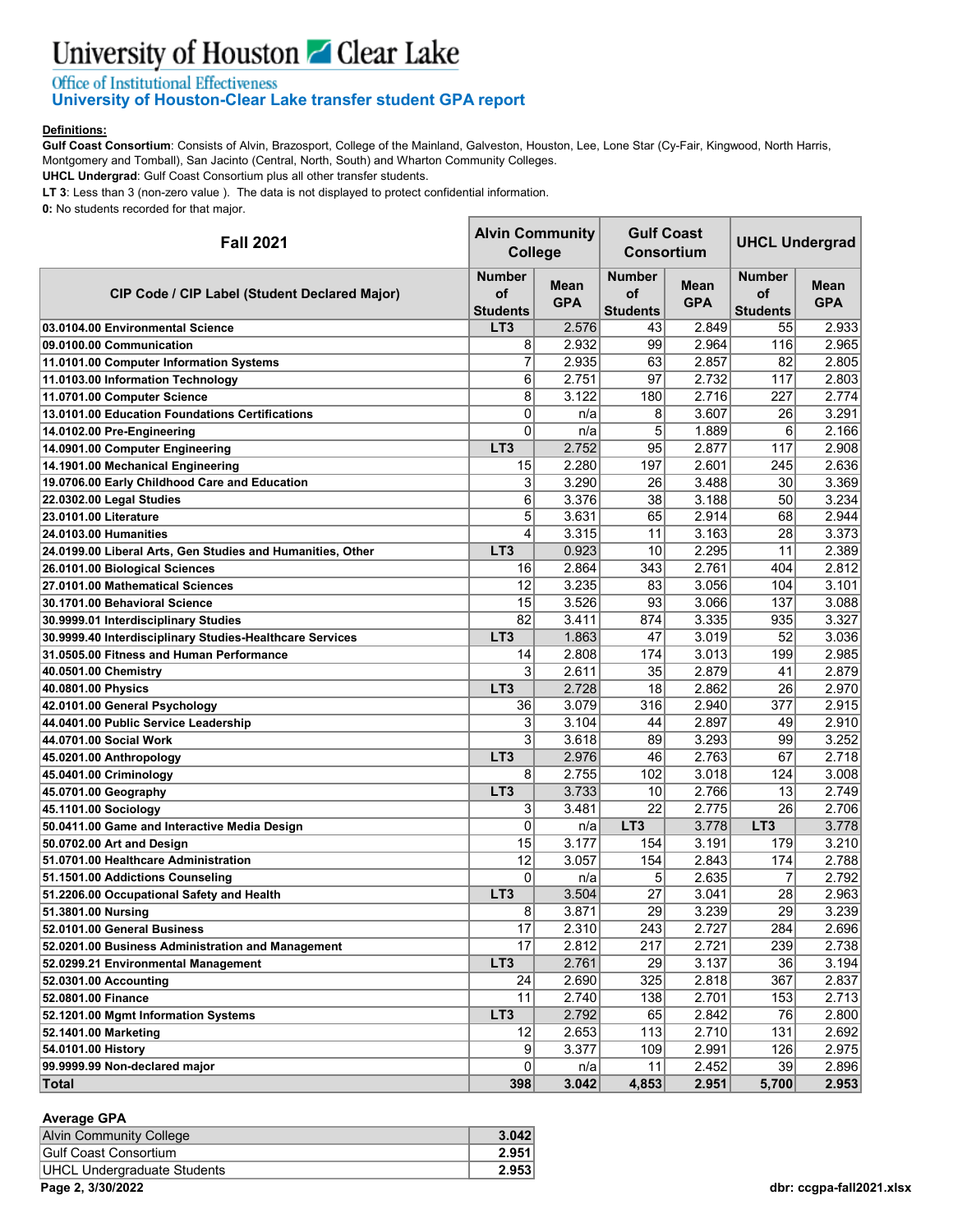# Office of Institutional Effectiveness

### **University of Houston-Clear Lake transfer student GPA report**

#### **Definitions:**

Gulf Coast Consortium: Consists of Alvin, Brazosport, College of the Mainland, Galveston, Houston, Lee, Lone Star (Cy-Fair, Kingwood, North Harris, Montgomery and Tomball), San Jacinto (Central, North, South) and Wharton Community Colleges.

**UHCL Undergrad**: Gulf Coast Consortium plus all other transfer students.

LT 3: Less than 3 (non-zero value ). The data is not displayed to protect confidential information.

**0:** No students recorded for that major.

|                                                            | <b>Brazosport</b> |            | <b>Gulf Coast</b> |             | <b>UHCL Undergrad</b> |            |
|------------------------------------------------------------|-------------------|------------|-------------------|-------------|-----------------------|------------|
| <b>Fall 2021</b>                                           |                   | College    | <b>Consortium</b> |             |                       |            |
|                                                            | <b>Number</b>     |            | <b>Number</b>     |             | Number                |            |
| CIP Code / CIP Label (Student Declared Major)              | Οf                | Mean       | <b>of</b>         | <b>Mean</b> | οf                    | Mean       |
|                                                            | Students          | <b>GPA</b> | <b>Students</b>   | <b>GPA</b>  | <b>Students</b>       | <b>GPA</b> |
| 03.0104.00 Environmental Science                           | LT <sub>3</sub>   | 3.384      | 43                | 2.849       | 55                    | 2.933      |
| 09.0100.00 Communication                                   | LT <sub>3</sub>   | 3.583      | 99                | 2.964       | 116                   | 2.965      |
| 11.0101.00 Computer Information Systems                    | 0                 | n/a        | 63                | 2.857       | 82                    | 2.805      |
| 11.0103.00 Information Technology                          | LT <sub>3</sub>   | 1.889      | 97                | 2.732       | 117                   | 2.803      |
| 11.0701.00 Computer Science                                | 3                 | 2.642      | 180               | 2.716       | 227                   | 2.774      |
| 13.0101.00 Education Foundations Certifications            | 0                 | n/a        | 8                 | 3.607       | 26                    | 3.291      |
| 14.0102.00 Pre-Engineering                                 | 0                 | n/a        | 5                 | 1.889       | 6                     | 2.166      |
| 14.0901.00 Computer Engineering                            | $\overline{4}$    | 3.161      | 95                | 2.877       | 117                   | 2.908      |
| 14.1901.00 Mechanical Engineering                          | LT <sub>3</sub>   | 3.556      | 197               | 2.601       | 245                   | 2.636      |
| 19.0706.00 Early Childhood Care and Education              | $\Omega$          | n/a        | 26                | 3.488       | 30                    | 3.369      |
| 22.0302.00 Legal Studies                                   | LT <sub>3</sub>   | 3.907      | 38                | 3.188       | 50                    | 3.234      |
| 23.0101.00 Literature                                      | LT <sub>3</sub>   | 1.917      | 65                | 2.914       | 68                    | 2.944      |
| 24.0103.00 Humanities                                      | 0                 | n/a        | 11                | 3.163       | 28                    | 3.373      |
| 24.0199.00 Liberal Arts, Gen Studies and Humanities, Other | $\mathbf 0$       | n/a        | 10                | 2.295       | 11                    | 2.389      |
| 26.0101.00 Biological Sciences                             | LT <sub>3</sub>   | 3.340      | 343               | 2.761       | 404                   | 2.812      |
| 27.0101.00 Mathematical Sciences                           | LT <sub>3</sub>   | 3.985      | 83                | 3.056       | 104                   | 3.101      |
| 30.1701.00 Behavioral Science                              | 0                 | n/a        | 93                | 3.066       | 137                   | 3.088      |
| 30.9999.01 Interdisciplinary Studies                       | 22                | 3.385      | 874               | 3.335       | 935                   | 3.327      |
| 30.9999.40 Interdisciplinary Studies-Healthcare Services   | LT <sub>3</sub>   | 3.417      | 47                | 3.019       | 52                    | 3.036      |
| 31.0505.00 Fitness and Human Performance                   | 7                 | 3.136      | 174               | 3.013       | 199                   | 2.985      |
| 40.0501.00 Chemistry                                       | LT <sub>3</sub>   | 3.518      | 35                | 2.879       | 41                    | 2.879      |
| 40.0801.00 Physics                                         | 0                 | n/a        | 18                | 2.862       | 26                    | 2.970      |
| 42.0101.00 General Psychology                              | 13                | 2.866      | 316               | 2.940       | 377                   | 2.915      |
| 44.0401.00 Public Service Leadership                       | LT <sub>3</sub>   | 3.125      | 44                | 2.897       | 49                    | 2.910      |
| 44.0701.00 Social Work                                     | 4                 | 3.429      | 89                | 3.293       | 99                    | 3.252      |
| 45.0201.00 Anthropology                                    | 0                 | n/a        | 46                | 2.763       | 67                    | 2.718      |
| 45.0401.00 Criminology                                     | LT <sub>3</sub>   | 3.417      | 102               | 3.018       | 124                   | 3.008      |
| 45.0701.00 Geography                                       | 0                 | n/a        | 10                | 2.766       | 13                    | 2.749      |
| 45.1101.00 Sociology                                       | 0                 | n/a        | 22                | 2.775       | 26                    | 2.706      |
| 50.0411.00 Game and Interactive Media Design               | 0                 | n/a        | LT3               | 3.778       | LT <sub>3</sub>       | 3.778      |
| 50.0702.00 Art and Design                                  | 3                 | 2.879      | 154               | 3.191       | 179                   | 3.210      |
| 51.0701.00 Healthcare Administration                       | $\Omega$          | n/a        | 154               | 2.843       | 174                   | 2.788      |
| 51.1501.00 Addictions Counseling                           | LT <sub>3</sub>   | 0.000      | 5                 | 2.635       | $\overline{7}$        | 2.792      |
| 51.2206.00 Occupational Safety and Health                  | $\Omega$          | n/a        | 27                | 3.041       | 28                    | 2.963      |
| 51.3801.00 Nursing                                         | LT <sub>3</sub>   | 3.461      | 29                | 3.239       | 29                    | 3.239      |
| 52.0101.00 General Business                                | 9                 | 2.559      | $\overline{243}$  | 2.727       | 284                   | 2.696      |
| 52.0201.00 Business Administration and Management          | LT <sub>3</sub>   | 2.496      | 217               | 2.721       | 239                   | 2.738      |
| 52.0299.21 Environmental Management                        | LT <sub>3</sub>   | 3.711      | 29                | 3.137       | 36                    | 3.194      |
| 52.0301.00 Accounting                                      | 13                | 2.608      | 325               | 2.818       | 367                   | 2.837      |
| 52.0801.00 Finance                                         | LT <sub>3</sub>   | 2.500      | 138               | 2.701       | 153                   | 2.713      |
| 52.1201.00 Mgmt Information Systems                        | 4                 | 3.182      | 65                | 2.842       | 76                    | 2.800      |
| 52.1401.00 Marketing                                       | $\overline{0}$    | n/a        | 113               | 2.710       | 131                   | 2.692      |
| 54.0101.00 History                                         | 3 <sup>2</sup>    | 2.833      | 109               | 2.991       | 126                   | 2.975      |
| 99.9999.99 Non-declared major                              | $\overline{0}$    | n/a        | 11                | 2.452       | 39                    | 2.896      |
| Total                                                      | 107               | 2.996      | 4,853             | 2.951       | 5,700                 | 2.953      |

| Brazosport College          | 2.996 |
|-----------------------------|-------|
| Gulf Coast Consortium       | 2.951 |
| UHCL Undergraduate Students | 2.953 |
| Page 3, 3/30/2022           |       |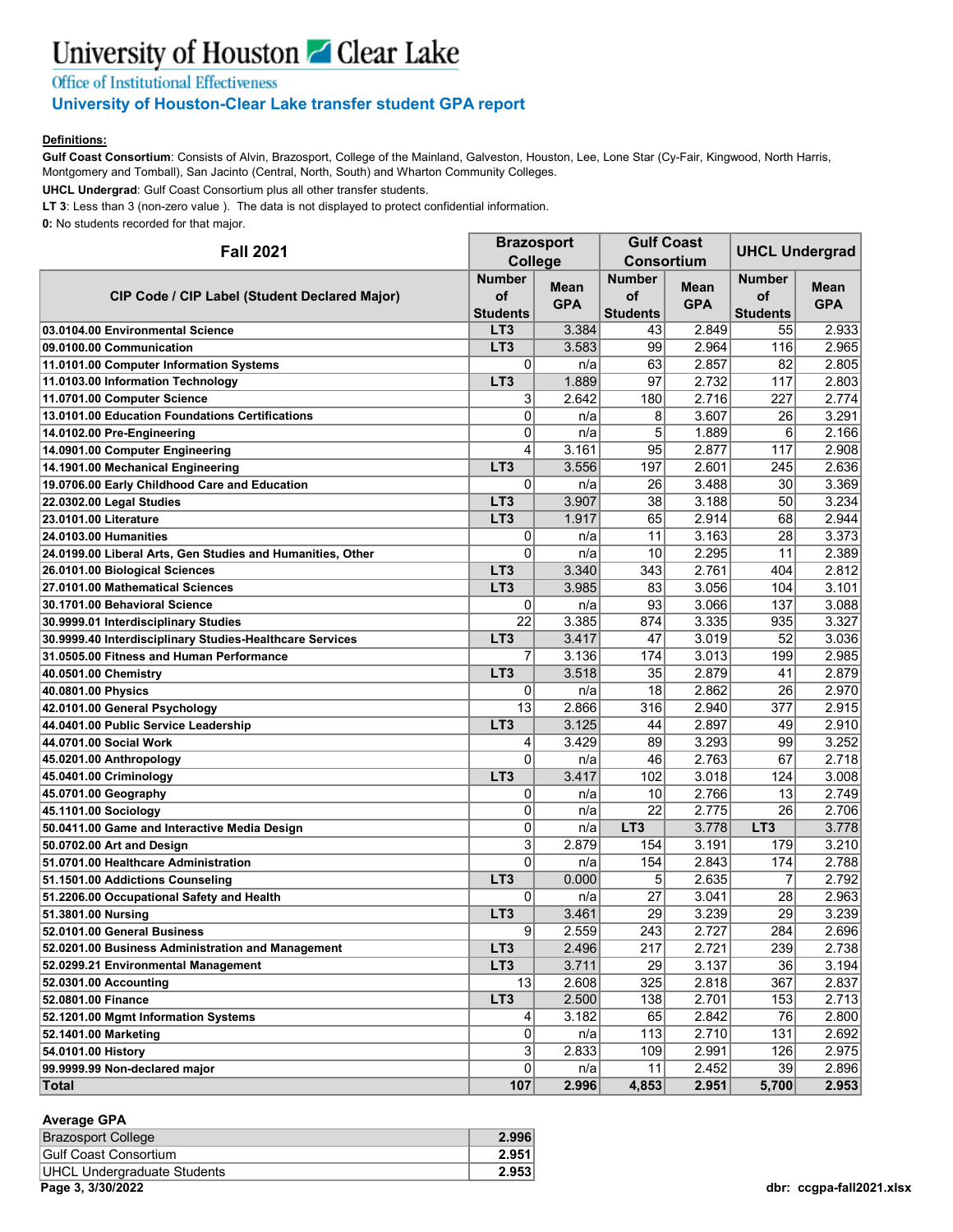# Office of Institutional Effectiveness

### **University of Houston-Clear Lake transfer student GPA report**

#### **Definitions:**

**Gulf Coast Consortium**: Consists of Alvin, Brazosport, College of the Mainland, Galveston, Houston, Lee, Lone Star (Cy-Fair, Kingwood, North Harris, Montgomery and Tomball), San Jacinto (Central, North, South) and Wharton Community Colleges.

**UHCL Undergrad**: Gulf Coast Consortium plus all other transfer students.

LT 3: Less than 3 (non-zero value ). The data is not displayed to protect confidential information.

**0:** No students recorded for that major.

| <b>Fall 2021</b>                                           | <b>College of the</b>              |                 | <b>Gulf Coast</b> |                |                       |                |
|------------------------------------------------------------|------------------------------------|-----------------|-------------------|----------------|-----------------------|----------------|
|                                                            |                                    | <b>Mainland</b> | Consortium        |                | <b>UHCL Undergrad</b> |                |
|                                                            | <b>Number</b>                      |                 | <b>Number</b>     |                | <b>Number</b>         |                |
| <b>CIP Code / CIP Label (Student Declared Major)</b>       | οf                                 | Mean            | οf                | Mean           | <b>of</b>             | Mean           |
|                                                            | <b>Students</b>                    | <b>GPA</b>      | <b>Students</b>   | <b>GPA</b>     | <b>Students</b>       | <b>GPA</b>     |
| 03.0104.00 Environmental Science                           | LT <sub>3</sub>                    | 3.310           | 43                | 2.849          | 55                    | 2.933          |
| 09.0100.00 Communication                                   | 7                                  | 3.060           | 99                | 2.964          | 116                   | 2.965          |
| 11.0101.00 Computer Information Systems                    | 4                                  | 3.107           | 63                | 2.857          | 82                    | 2.805          |
| 11.0103.00 Information Technology                          | $6 \mid$                           | 2.473           | 97                | 2.732          | 117                   | 2.803          |
| 11.0701.00 Computer Science                                | 8                                  | 2.755           | 180               | 2.716          | 227                   | 2.774          |
| 13.0101.00 Education Foundations Certifications            | 0                                  | n/a             | 8                 | 3.607          | 26                    | 3.291          |
| 14.0102.00 Pre-Engineering                                 | $\overline{0}$                     | n/a             | 5                 | 1.889          | 6                     | 2.166          |
| 14.0901.00 Computer Engineering                            | 5 <sup>1</sup>                     | 2.628           | 95                | 2.877          | 117                   | 2.908          |
| 14.1901.00 Mechanical Engineering                          | 4                                  | 1.426           | 197               | 2.601          | 245                   | 2.636          |
| 19.0706.00 Early Childhood Care and Education              | LT <sub>3</sub>                    | 3.191           | 26                | 3.488          | 30                    | 3.369          |
| 22.0302.00 Legal Studies                                   | 6                                  | 3.553           | 38                | 3.188          | 50                    | 3.234          |
| 23.0101.00 Literature                                      | 7                                  | 2.910           | 65                | 2.914          | 68                    | 2.944          |
| 24.0103.00 Humanities                                      | LT <sub>3</sub>                    | 3.409           | 11                | 3.163          | 28                    | 3.373          |
| 24.0199.00 Liberal Arts, Gen Studies and Humanities, Other | LT <sub>3</sub>                    | 1.519           | 10                | 2.295          | 11                    | 2.389          |
| 26.0101.00 Biological Sciences                             | 19                                 | 2.797           | 343               | 2.761          | 404                   | 2.812          |
| 27.0101.00 Mathematical Sciences                           | 4                                  | 3.147           | 83                | 3.056          | 104                   | 3.101          |
| 30.1701.00 Behavioral Science                              | 6                                  | 2.352           | 93                | 3.066          | 137                   | 3.088          |
| 30.9999.01 Interdisciplinary Studies                       | 73                                 | 3.273           | 874               | 3.335          | 935                   | 3.327          |
| 30.9999.40 Interdisciplinary Studies-Healthcare Services   | LT <sub>3</sub>                    | 3.602           | 47                | 3.019          | 52                    | 3.036          |
| 31.0505.00 Fitness and Human Performance                   | 12                                 | 3.087           | 174               | 3.013          | 199                   | 2.985          |
| 40.0501.00 Chemistry                                       | $\mathbf 0$                        | n/a             | 35                | 2.879          | 41                    | 2.879          |
| 40.0801.00 Physics                                         | $\mathbf{0}$                       | n/a             | 18                | 2.862          | 26                    | 2.970          |
| 42.0101.00 General Psychology                              | 20                                 | 3.069           | 316               | 2.940          | 377                   | 2.915          |
| 44.0401.00 Public Service Leadership                       | $\vert 4 \vert$                    | 2.942           | 44                | 2.897          | 49                    | 2.910          |
| 44.0701.00 Social Work                                     | 5                                  | 3.254           | 89                | 3.293          | 99                    | 3.252          |
|                                                            | 5 <sup>1</sup>                     | 2.466           | 46                | 2.763          | 67                    | 2.718          |
| 45.0201.00 Anthropology                                    | 11                                 | 3.085           | 102               | 3.018          | 124                   | 3.008          |
| 45.0401.00 Criminology                                     | $\Omega$                           | n/a             | 10                | 2.766          | 13                    |                |
| 45.0701.00 Geography                                       | LT <sub>3</sub>                    | 2.084           | 22                | 2.775          | $\overline{26}$       | 2.749<br>2.706 |
| 45.1101.00 Sociology                                       | $\Omega$                           |                 | LT <sub>3</sub>   | 3.778          | LT <sub>3</sub>       | 3.778          |
| 50.0411.00 Game and Interactive Media Design               | 16                                 | n/a             |                   |                |                       |                |
| 50.0702.00 Art and Design                                  | 11                                 | 3.204<br>2.599  | 154<br>154        | 3.191<br>2.843 | 179<br>174            | 3.210<br>2.788 |
| 51.0701.00 Healthcare Administration                       |                                    |                 |                   |                |                       |                |
| 51.1501.00 Addictions Counseling                           | LT <sub>3</sub><br>LT <sub>3</sub> | 2.889<br>2.844  | 5<br>27           | 2.635<br>3.041 | 7<br>28               | 2.792<br>2.963 |
| 51.2206.00 Occupational Safety and Health                  |                                    | 0.000           | 29                |                | 29                    |                |
| 51.3801.00 Nursing                                         | LT <sub>3</sub>                    |                 |                   | 3.239          |                       | 3.239          |
| 52.0101.00 General Business                                | 17                                 | 2.661           | $\overline{243}$  | 2.727          | 284                   | 2.696          |
| 52.0201.00 Business Administration and Management          | 16                                 | 2.886           | 217               | 2.721          | 239                   | 2.738          |
| 52.0299.21 Environmental Management                        | 3<br>17                            | 3.104           | 29<br>325         | 3.137          | 36<br>367             | 3.194          |
| 52.0301.00 Accounting                                      |                                    | 2.965           |                   | 2.818          |                       | 2.837          |
| 52.0801.00 Finance                                         | 11                                 | 2.717           | 138               | 2.701          | 153                   | 2.713          |
| 52.1201.00 Mgmt Information Systems                        | 5                                  | 2.092           | 65                | 2.842          | 76                    | 2.800          |
| 52.1401.00 Marketing                                       | 10                                 | 2.367           | 113               | 2.710          | 131                   | 2.692          |
| 54.0101.00 History                                         | 3                                  | 1.938           | 109               | 2.991          | 126                   | 2.975          |
| 99.9999.99 Non-declared major                              | $\overline{0}$                     | n/a             | 11                | 2.452          | 39                    | 2.896          |
| Total                                                      | 327                                | 2.921           | 4,853             | 2.951          | 5,700                 | 2.953          |

| AVVIANT OF A                       |       |
|------------------------------------|-------|
| College of the Mainland            | 2.921 |
| Gulf Coast Consortium              | 2.951 |
| <b>UHCL Undergraduate Students</b> | 2.953 |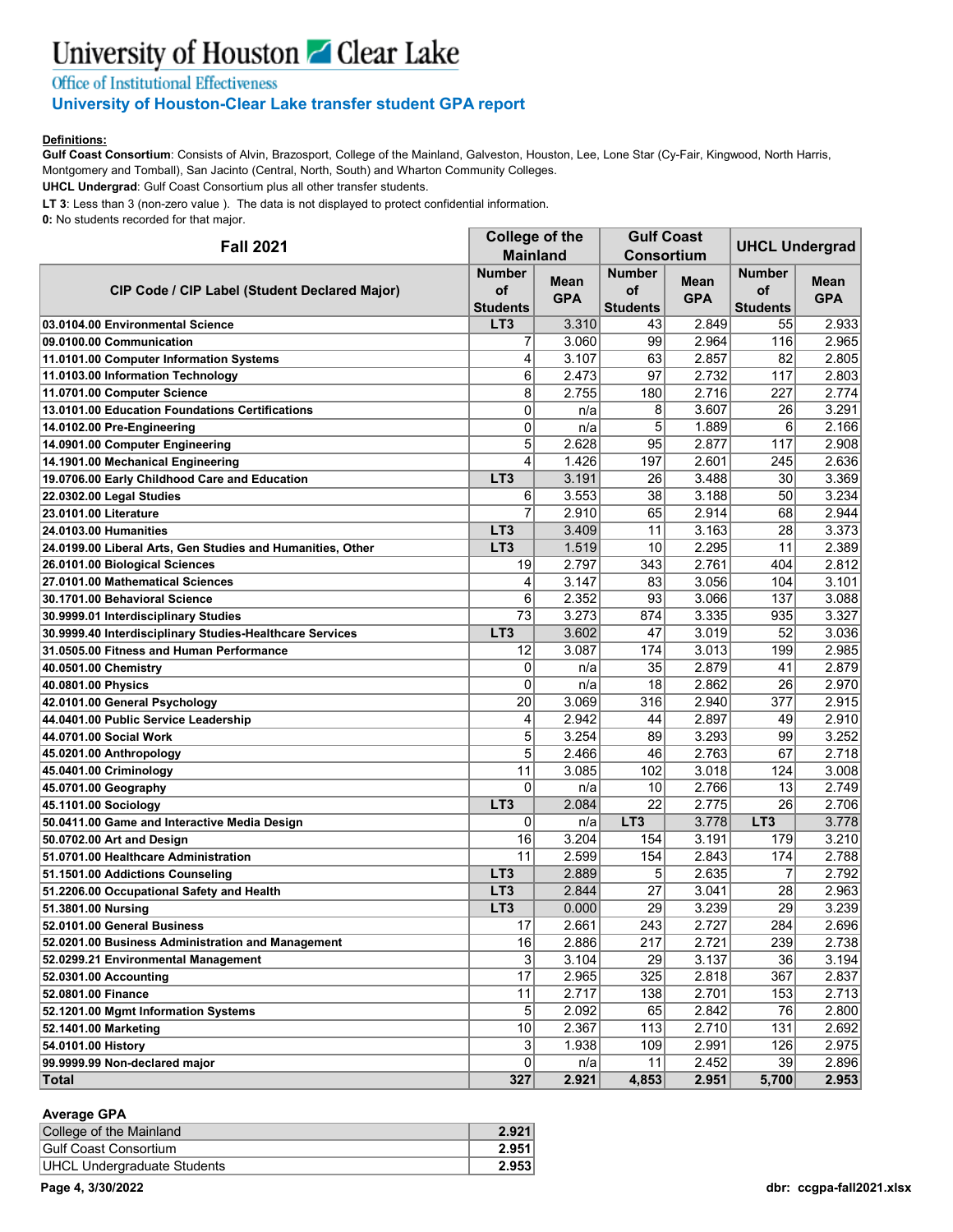# Office of Institutional Effectiveness

### **University of Houston-Clear Lake transfer student GPA report**

#### **Definitions:**

**Gulf Coast Consortium**: Consists of Alvin, Brazosport, College of the Mainland, Galveston, Houston, Lee, Lone Star (Cy-Fair, Kingwood, North Harris, Montgomery and Tomball), San Jacinto (Central, North, South) and Wharton Community Colleges.

**UHCL Undergrad**: Gulf Coast Consortium plus all other transfer students.

LT 3: Less than 3 (non-zero value ). The data is not displayed to protect confidential information.

**0:** No students recorded for that major.

|                                                            | <b>Galveston</b><br><b>Fall 2021</b> |                           | <b>Gulf Coast</b> |                    |                 | <b>UHCL Undergrad</b> |  |  |
|------------------------------------------------------------|--------------------------------------|---------------------------|-------------------|--------------------|-----------------|-----------------------|--|--|
|                                                            |                                      | <b>College</b>            | <b>Consortium</b> |                    |                 |                       |  |  |
|                                                            | <b>Number</b>                        |                           | <b>Number</b>     |                    | <b>Number</b>   |                       |  |  |
| CIP Code / CIP Label (Student Declared Major)              | Οf                                   | <b>Mean</b><br><b>GPA</b> | οf                | Mean<br><b>GPA</b> | <b>of</b>       | Mean<br><b>GPA</b>    |  |  |
|                                                            | Students                             |                           | <b>Students</b>   |                    | <b>Students</b> |                       |  |  |
| 03.0104.00 Environmental Science                           | $\Omega$                             | n/a                       | 43                | 2.849              | 55              | 2.933                 |  |  |
| 09.0100.00 Communication                                   | LT <sub>3</sub>                      | 3.259                     | 99                | 2.964              | 116             | 2.965                 |  |  |
| 11.0101.00 Computer Information Systems                    | $\mathbf 0$                          | n/a                       | 63                | 2.857              | 82              | 2.805                 |  |  |
| 11.0103.00 Information Technology                          | $\Omega$                             | n/a                       | 97                | 2.732              | 117             | 2.803                 |  |  |
| 11.0701.00 Computer Science                                | $\mathbf{3}$                         | 2.888                     | 180               | 2.716              | 227             | 2.774                 |  |  |
| 13.0101.00 Education Foundations Certifications            | $\overline{0}$                       | n/a                       | 8                 | 3.607              | 26              | 3.291                 |  |  |
| 14.0102.00 Pre-Engineering                                 | $\Omega$                             | n/a                       | 5                 | 1.889              | 6               | 2.166                 |  |  |
| 14.0901.00 Computer Engineering                            | LT <sub>3</sub>                      | 3.369                     | 95                | 2.877              | 117             | 2.908                 |  |  |
| 14.1901.00 Mechanical Engineering                          | $\vert 4 \vert$                      | 2.508                     | 197               | 2.601              | 245             | 2.636                 |  |  |
| 19.0706.00 Early Childhood Care and Education              | LT <sub>3</sub>                      | 4.000                     | 26                | 3.488              | 30              | 3.369                 |  |  |
| 22.0302.00 Legal Studies                                   | LT <sub>3</sub>                      | 3.638                     | 38                | 3.188              | 50              | 3.234                 |  |  |
| 23.0101.00 Literature                                      | LT <sub>3</sub>                      | 3.459                     | 65                | 2.914              | 68              | 2.944                 |  |  |
| 24.0103.00 Humanities                                      | $\overline{0}$                       | n/a                       | 11                | 3.163              | $\overline{28}$ | 3.373                 |  |  |
| 24.0199.00 Liberal Arts, Gen Studies and Humanities, Other | $\overline{0}$                       | n/a                       | 10                | 2.295              | 11              | 2.389                 |  |  |
| 26.0101.00 Biological Sciences                             | 7                                    | 1.884                     | 343               | 2.761              | 404             | 2.812                 |  |  |
| 27.0101.00 Mathematical Sciences                           | $\Omega$                             | n/a                       | 83                | 3.056              | 104             | 3.101                 |  |  |
| 30.1701.00 Behavioral Science                              | LT <sub>3</sub>                      | 1.167                     | 93                | 3.066              | 137             | 3.088                 |  |  |
| 30.9999.01 Interdisciplinary Studies                       | 26                                   | 3.394                     | 874               | 3.335              | 935             | 3.327                 |  |  |
| 30.9999.40 Interdisciplinary Studies-Healthcare Services   | LT <sub>3</sub>                      | 3.000                     | 47                | 3.019              | 52              | 3.036                 |  |  |
| 31.0505.00 Fitness and Human Performance                   | $\vert 4 \vert$                      | 2.955                     | 174               | 3.013              | 199             | 2.985                 |  |  |
| 40.0501.00 Chemistry                                       | LT <sub>3</sub>                      | 3.630                     | 35                | 2.879              | 41              | 2.879                 |  |  |
| 40.0801.00 Physics                                         | $\overline{0}$                       | n/a                       | 18                | 2.862              | 26              | 2.970                 |  |  |
| 42.0101.00 General Psychology                              | 5 <sup>1</sup>                       | 2.387                     | 316               | 2.940              | 377             | 2.915                 |  |  |
| 44.0401.00 Public Service Leadership                       | $\mathbf{3}$                         | 2.907                     | 44                | 2.897              | 49              | 2.910                 |  |  |
| 44.0701.00 Social Work                                     | 5 <sup>1</sup>                       | 2.704                     | 89                | 3.293              | 99              | 3.252                 |  |  |
| 45.0201.00 Anthropology                                    | LT <sub>3</sub>                      | 3.169                     | 46                | 2.763              | 67              | 2.718                 |  |  |
| 45.0401.00 Criminology                                     | $\mathbf{3}$                         | 2.970                     | 102               | 3.018              | 124             | 3.008                 |  |  |
| 45.0701.00 Geography                                       | $\overline{0}$                       | n/a                       | 10                | 2.766              | 13              | 2.749                 |  |  |
| 45.1101.00 Sociology                                       | $\overline{0}$                       | n/a                       | 22                | 2.775              | 26              | 2.706                 |  |  |
| 50.0411.00 Game and Interactive Media Design               | $\overline{0}$                       | n/a                       | LT <sub>3</sub>   | 3.778              | LT <sub>3</sub> | 3.778                 |  |  |
| 50.0702.00 Art and Design                                  | 6                                    | 2.484                     | 154               | 3.191              | 179             | 3.210                 |  |  |
| 51.0701.00 Healthcare Administration                       | LT <sub>3</sub>                      | 3.375                     | 154               | 2.843              | 174             | 2.788                 |  |  |
| 51.1501.00 Addictions Counseling                           | $\overline{0}$                       | n/a                       | 5                 | 2.635              | 7               | 2.792                 |  |  |
| 51.2206.00 Occupational Safety and Health                  | LT <sub>3</sub>                      | 3.408                     | $\overline{27}$   | 3.041              | 28              | 2.963                 |  |  |
| 51.3801.00 Nursing                                         | $\Omega$                             | n/a                       | 29                | 3.239              | 29              | 3.239                 |  |  |
| 52.0101.00 General Business                                | 10                                   | 2.764                     | 243               | 2.727              | 284             | 2.696                 |  |  |
| 52.0201.00 Business Administration and Management          | 5 <sup>5</sup>                       | 2.450                     | 217               | 2.721              | 239             | 2.738                 |  |  |
| 52.0299.21 Environmental Management                        | LT <sub>3</sub>                      | 2.500                     | 29                | 3.137              | 36              | 3.194                 |  |  |
| 52.0301.00 Accounting                                      | $6 \mid$                             | 3.275                     | 325               | 2.818              | 367             | 2.837                 |  |  |
| 52.0801.00 Finance                                         | LT <sub>3</sub>                      | 3.215                     | 138               | 2.701              | 153             | 2.713                 |  |  |
| 52.1201.00 Mgmt Information Systems                        | 0                                    | n/a                       | 65                | 2.842              | 76              | 2.800                 |  |  |
| 52.1401.00 Marketing                                       | LT <sub>3</sub>                      | 1.464                     | 113               | 2.710              | 131             | 2.692                 |  |  |
| 54.0101.00 History                                         | LT <sub>3</sub>                      | 3.500                     | 109               | 2.991              | 126             | 2.975                 |  |  |
| 99.9999.99 Non-declared major                              | 0                                    | n/a                       | 11                | 2.452              | 39              | 2.896                 |  |  |
| Total                                                      | 108                                  | 2.907                     | 4,853             | 2.951              | 5,700           | 2.953                 |  |  |

| AVVIUYV VI A                |       |
|-----------------------------|-------|
| Galveston College           | 2.907 |
| Gulf Coast Consortium       | 2.951 |
| UHCL Undergraduate Students | 2.953 |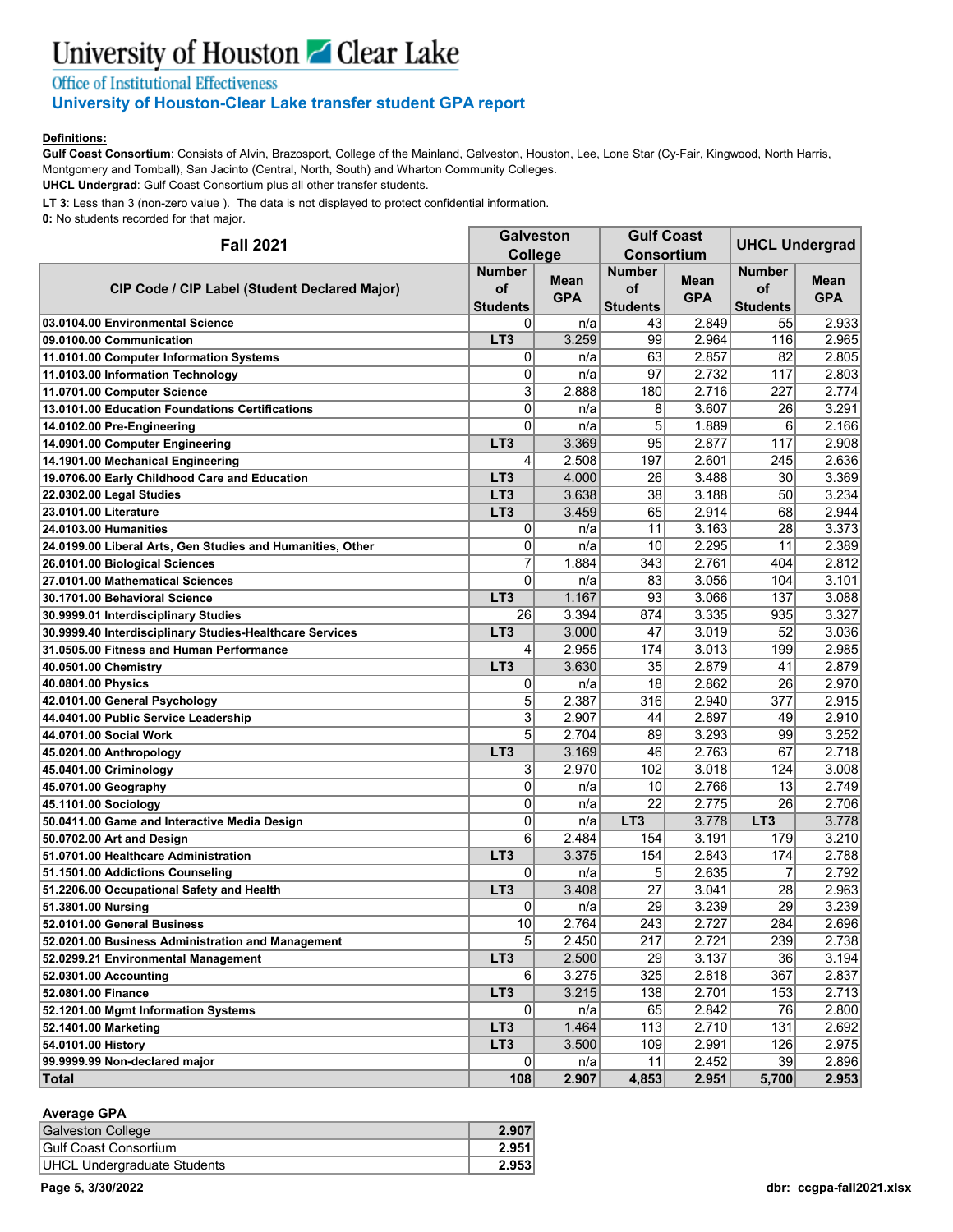Office of Institutional Effectiveness

### **University of Houston-Clear Lake transfer student GPA report**

#### **Definitions:**

**Gulf Coast Consortium**: Consists of Alvin, Brazosport, College of the Mainland, Galveston, Houston, Lee, Lone Star (Cy-Fair, Kingwood, North Harris, Montgomery and Tomball), San Jacinto (Central, North, South) and Wharton Community Colleges.

**UHCL Undergrad**: Gulf Coast Consortium plus all other transfer students.

**LT 3**: Less than 3 (non-zero value ). The data is not displayed to protect confidential information.

**0:** No students recorded for that major.

|                                                            | <b>Houston</b>  |                  | <b>Gulf Coast</b> |            |                       |            |
|------------------------------------------------------------|-----------------|------------------|-------------------|------------|-----------------------|------------|
| <b>Fall 2021</b>                                           |                 | <b>Community</b> |                   |            | <b>UHCL Undergrad</b> |            |
|                                                            |                 | <b>College</b>   | <b>Consortium</b> |            |                       |            |
|                                                            | <b>Number</b>   |                  | <b>Number</b>     |            | <b>Number</b>         |            |
| CIP Code / CIP Label (Student Declared Major)              | Οf              | Mean             | <b>of</b>         | Mean       | <b>of</b>             | Mean       |
|                                                            | <b>Students</b> | <b>GPA</b>       | <b>Students</b>   | <b>GPA</b> | <b>Students</b>       | <b>GPA</b> |
| 03.0104.00 Environmental Science                           | 3               | 2.739            | 43                | 2.849      | 55                    | 2.933      |
| 09.0100.00 Communication                                   | $\vert 4 \vert$ | 2.862            | 99                | 2.964      | 116                   | 2.965      |
| 11.0101.00 Computer Information Systems                    | 11              | 2.813            | 63                | 2.857      | 82                    | 2.805      |
| 11.0103.00 Information Technology                          | 17              | 2.354            | 97                | 2.732      | 117                   | 2.803      |
| 11.0701.00 Computer Science                                | 21              | 2.958            | 180               | 2.716      | 227                   | 2.774      |
| 13.0101.00 Education Foundations Certifications            | 0               | n/a              | 8                 | 3.607      | 26                    | 3.291      |
| 14.0102.00 Pre-Engineering                                 | $\mathbf 0$     | n/a              | 5                 | 1.889      | 6                     | 2.166      |
| 14.0901.00 Computer Engineering                            | 11              | 2.944            | 95                | 2.877      | 117                   | 2.908      |
| 14.1901.00 Mechanical Engineering                          | 21              | 2.806            | 197               | 2.601      | 245                   | 2.636      |
| 19.0706.00 Early Childhood Care and Education              | $\mathbf{3}$    | 3.125            | 26                | 3.488      | 30                    | 3.369      |
| 22.0302.00 Legal Studies                                   | 6               | 2.814            | 38                | 3.188      | 50                    | 3.234      |
| 23.0101.00 Literature                                      | 5               | 3.186            | 65                | 2.914      | 68                    | 2.944      |
| 24.0103.00 Humanities                                      | $\Omega$        | n/a              | 11                | 3.163      | 28                    | 3.373      |
| 24.0199.00 Liberal Arts, Gen Studies and Humanities, Other | LT <sub>3</sub> | 1.520            | 10                | 2.295      | 11                    | 2.389      |
| 26.0101.00 Biological Sciences                             | 21              | 2.939            | 343               | 2.761      | 404                   | 2.812      |
| 27.0101.00 Mathematical Sciences                           | 5               | 3.161            | 83                | 3.056      | 104                   | 3.101      |
| 30.1701.00 Behavioral Science                              | 0               | n/a              | 93                | 3.066      | 137                   | 3.088      |
| 30.9999.01 Interdisciplinary Studies                       | 41              | 3.253            | 874               | 3.335      | 935                   | 3.327      |
| 30.9999.40 Interdisciplinary Studies-Healthcare Services   | 9               | 3.077            | 47                | 3.019      | 52                    | 3.036      |
| 31.0505.00 Fitness and Human Performance                   | 11              | 2.826            | 174               | 3.013      | 199                   | 2.985      |
| 40.0501.00 Chemistry                                       | LT <sub>3</sub> | 3.230            | 35                | 2.879      | 41                    | 2.879      |
| 40.0801.00 Physics                                         | LT <sub>3</sub> | 2.672            | 18                | 2.862      | $\overline{26}$       | 2.970      |
| 42.0101.00 General Psychology                              | 16              | 2.578            | 316               | 2.940      | 377                   | 2.915      |
| 44.0401.00 Public Service Leadership                       | 12              | 2.898            | 44                | 2.897      | 49                    | 2.910      |
| 44.0701.00 Social Work                                     | 12              | 3.227            | 89                | 3.293      | 99                    | 3.252      |
| 45.0201.00 Anthropology                                    | 4               | 3.203            | 46                | 2.763      | 67                    | 2.718      |
| 45.0401.00 Criminology                                     | $\overline{9}$  | 3.318            | 102               | 3.018      | 124                   | 3.008      |
| 45.0701.00 Geography                                       | LT <sub>3</sub> | 1.939            | 10                | 2.766      | 13                    | 2.749      |
| 45.1101.00 Sociology                                       | LT <sub>3</sub> | 2.454            | $\overline{22}$   | 2.775      | $\overline{26}$       | 2.706      |
| 50.0411.00 Game and Interactive Media Design               | $\Omega$        | n/a              | LT <sub>3</sub>   | 3.778      | LT <sub>3</sub>       | 3.778      |
| 50.0702.00 Art and Design                                  | 15              | 3.182            | 154               | 3.191      | 179                   | 3.210      |
| 51.0701.00 Healthcare Administration                       | 32              | 2.770            | 154               | 2.843      | 174                   | 2.788      |
| 51.1501.00 Addictions Counseling                           | $\mathbf{0}$    | n/a              | 5                 | 2.635      | 7                     | 2.792      |
| 51.2206.00 Occupational Safety and Health                  | LT <sub>3</sub> | 2.810            | 27                | 3.041      | 28                    | 2.963      |
| 51.3801.00 Nursing                                         | LT3             | 0.000            | $\overline{29}$   | 3.239      | $\overline{29}$       | 3.239      |
| 52.0101.00 General Business                                | 15              | 2.800            | 243               | 2.727      | 284                   | 2.696      |
| 52.0201.00 Business Administration and Management          | $\overline{9}$  | 2.641            | 217               | 2.721      | 239                   | 2.738      |
| 52.0299.21 Environmental Management                        | LT <sub>3</sub> | 3.653            | 29                | 3.137      | 36                    | 3.194      |
| 52.0301.00 Accounting                                      | 27              | 2.820            | 325               | 2.818      | 367                   | 2.837      |
| 52.0801.00 Finance                                         | 10              | 2.762            | 138               | 2.701      | 153                   | 2.713      |
| 52.1201.00 Mgmt Information Systems                        | 8 <sup>2</sup>  | 2.453            | 65                | 2.842      | 76                    | 2.800      |
| 52.1401.00 Marketing                                       | 3               | 2.651            | 113               | 2.710      | 131                   | 2.692      |
| 54.0101.00 History                                         | 3               | 2.541            | 109               | 2.991      | 126                   | 2.975      |
| 99.9999.99 Non-declared major                              | 3               | 3.111            | 11                | 2.452      | 39                    | 2.896      |
| Total                                                      | 379             | 2.888            | 4,853             | 2.951      | 5,700                 | 2.953      |

| <b>Houston Community College</b> | 2.888 |
|----------------------------------|-------|
| Gulf Coast Consortium            | 2.951 |
| UHCL Undergraduate Students      | 2.953 |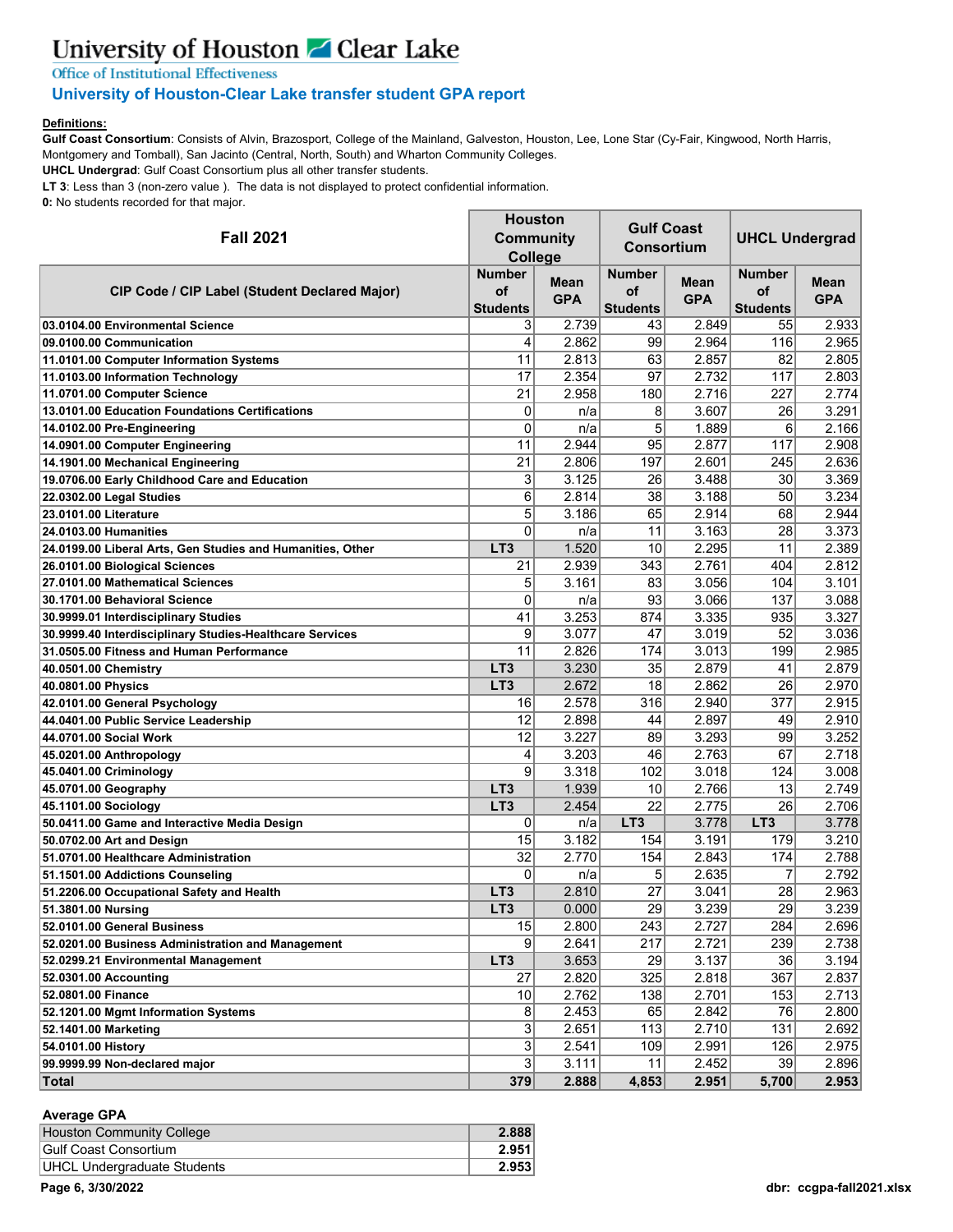# Office of Institutional Effectiveness

### **University of Houston-Clear Lake transfer student GPA report**

#### **Definitions:**

Gulf Coast Consortium: Consists of Alvin, Brazosport, College of the Mainland, Galveston, Houston, Lee, Lone Star (Cy-Fair, Kingwood, North Harris, Montgomery and Tomball), San Jacinto (Central, North, South) and Wharton Community Colleges.

**UHCL Undergrad**: Gulf Coast Consortium plus all other transfer students.

**LT 3**: Less than 3 (non-zero value ). The data is not displayed to protect confidential information.

**0:** No students recorded for that major.

| <b>Fall 2021</b>                                           | <b>Lee College</b>    |            | <b>Gulf Coast</b>     |            | <b>UHCL Undergrad</b> |            |  |
|------------------------------------------------------------|-----------------------|------------|-----------------------|------------|-----------------------|------------|--|
|                                                            |                       |            | <b>Consortium</b>     |            |                       |            |  |
|                                                            | <b>Number</b>         | Mean       | <b>Number</b>         | Mean       | <b>Number</b>         | Mean       |  |
| CIP Code / CIP Label (Student Declared Major)              | οf<br><b>Students</b> | <b>GPA</b> | of<br><b>Students</b> | <b>GPA</b> | οf<br><b>Students</b> | <b>GPA</b> |  |
| 03.0104.00 Environmental Science                           | 6                     | 2.997      | 43                    | 2.849      | 55                    | 2.933      |  |
| 09.0100.00 Communication                                   | 5                     | 2.905      | 99                    | 2.964      | 116                   | 2.965      |  |
| 11.0101.00 Computer Information Systems                    | 3                     | 2.978      | 63                    | 2.857      | 82                    | 2.805      |  |
| 11.0103.00 Information Technology                          | 3                     | 3.484      | 97                    | 2.732      | 117                   | 2.803      |  |
| 11.0701.00 Computer Science                                | 11                    | 2.922      | 180                   | 2.716      | 227                   | 2.774      |  |
| 13.0101.00 Education Foundations Certifications            | LT <sub>3</sub>       | 3.597      | 8                     | 3.607      | 26                    | 3.291      |  |
| 14.0102.00 Pre-Engineering                                 | LT <sub>3</sub>       | 0.950      | 5                     | 1.889      | 6                     | 2.166      |  |
| 14.0901.00 Computer Engineering                            | 12                    | 2.935      | 95                    | 2.877      | 117                   | 2.908      |  |
| 14.1901.00 Mechanical Engineering                          | 5                     | 2.949      | 197                   | 2.601      | 245                   | 2.636      |  |
| 19.0706.00 Early Childhood Care and Education              | $\mathbf{0}$          | n/a        | 26                    | 3.488      | 30                    | 3.369      |  |
| 22.0302.00 Legal Studies                                   | LT <sub>3</sub>       | 3.704      | 38                    | 3.188      | 50                    | 3.234      |  |
| 23.0101.00 Literature                                      | 8                     | 2.956      | 65                    | 2.914      | 68                    | 2.944      |  |
| 24.0103.00 Humanities                                      | $\overline{0}$        | n/a        | 11                    | 3.163      | 28                    | 3.373      |  |
| 24.0199.00 Liberal Arts, Gen Studies and Humanities, Other | LT <sub>3</sub>       | 0.000      | 10                    | 2.295      | 11                    | 2.389      |  |
| 26.0101.00 Biological Sciences                             | 23                    | 2.418      | 343                   | 2.761      | 404                   | 2.812      |  |
| 27.0101.00 Mathematical Sciences                           | 4                     | 3.187      | 83                    | 3.056      | 104                   | 3.101      |  |
| 30.1701.00 Behavioral Science                              | 15                    | 3.473      | 93                    | 3.066      | 137                   | 3.088      |  |
| 30.9999.01 Interdisciplinary Studies                       | 91                    | 3.187      | 874                   | 3.335      | 935                   | 3.327      |  |
| 30.9999.40 Interdisciplinary Studies-Healthcare Services   | 3                     | 2.588      | 47                    | 3.019      | 52                    | 3.036      |  |
| 31.0505.00 Fitness and Human Performance                   | $\overline{18}$       | 2.966      | 174                   | 3.013      | 199                   | 2.985      |  |
| 40.0501.00 Chemistry                                       | 3                     | 2.689      | 35                    | 2.879      | 41                    | 2.879      |  |
| 40.0801.00 Physics                                         | LT <sub>3</sub>       | 3.035      | 18                    | 2.862      | 26                    | 2.970      |  |
| 42.0101.00 General Psychology                              | 15                    | 3.221      | 316                   | 2.940      | 377                   | 2.915      |  |
| 44.0401.00 Public Service Leadership                       | LT <sub>3</sub>       | 2.132      | 44                    | 2.897      | 49                    | 2.910      |  |
| 44.0701.00 Social Work                                     | 6                     | 3.129      | 89                    | 3.293      | 99                    | 3.252      |  |
| 45.0201.00 Anthropology                                    | 5                     | 2.928      | 46                    | 2.763      | 67                    | 2.718      |  |
| 45.0401.00 Criminology                                     | $\overline{7}$        | 3.571      | 102                   | 3.018      | 124                   | 3.008      |  |
| 45.0701.00 Geography                                       | LT <sub>3</sub>       | 2.158      | 10                    | 2.766      | 13                    | 2.749      |  |
| 45.1101.00 Sociology                                       | LT <sub>3</sub>       | 2.381      | $\overline{22}$       | 2.775      | $\overline{26}$       | 2.706      |  |
| 50.0411.00 Game and Interactive Media Design               | 0                     | n/a        | LT <sub>3</sub>       | 3.778      | LT <sub>3</sub>       | 3.778      |  |
| 50.0702.00 Art and Design                                  | 17                    | 2.996      | 154                   | 3.191      | 179                   | 3.210      |  |
| 51.0701.00 Healthcare Administration                       | 8                     | 3.072      | 154                   | 2.843      | 174                   | 2.788      |  |
| 51.1501.00 Addictions Counseling                           | $\boldsymbol{0}$      | n/a        | 5                     | 2.635      | 7                     | 2.792      |  |
| 51.2206.00 Occupational Safety and Health                  | $\overline{5}$        | 2.147      | 27                    | 3.041      | 28                    | 2.963      |  |
| 51.3801.00 Nursing                                         | 3                     | 3.161      | 29                    | 3.239      | 29                    | 3.239      |  |
| 52.0101.00 General Business                                | 16                    | 2.688      | 243                   | 2.727      | 284                   | 2.696      |  |
| 52.0201.00 Business Administration and Management          | 17                    | 2.745      | 217                   | 2.721      | 239                   | 2.738      |  |
| 52.0299.21 Environmental Management                        | $\mathbf{3}$          | 2.385      | 29                    | 3.137      | 36                    | 3.194      |  |
| 52.0301.00 Accounting                                      | 17                    | 2.549      | 325                   | 2.818      | 367                   | 2.837      |  |
| 52.0801.00 Finance                                         | $\overline{7}$        | 2.939      | 138                   | 2.701      | 153                   | 2.713      |  |
| 52.1201.00 Mgmt Information Systems                        | LT <sub>3</sub>       | 2.529      | 65                    | 2.842      | 76                    | 2.800      |  |
| 52.1401.00 Marketing                                       | 6                     | 2.449      | 113                   | 2.710      | 131                   | 2.692      |  |
| 54.0101.00 History                                         | 5                     | 3.203      | 109                   | 2.991      | 126                   | 2.975      |  |
| 99.9999.99 Non-declared major                              | 0                     | n/a        | 11                    | 2.452      | 39                    | 2.896      |  |
| Total                                                      | 360                   | 2.950      | 4,853                 | 2.951      | 5,700                 | 2.953      |  |

| T                           |       |
|-----------------------------|-------|
| Lee College                 | 2.950 |
| Gulf Coast Consortium       | 2.951 |
| UHCL Undergraduate Students | 2.953 |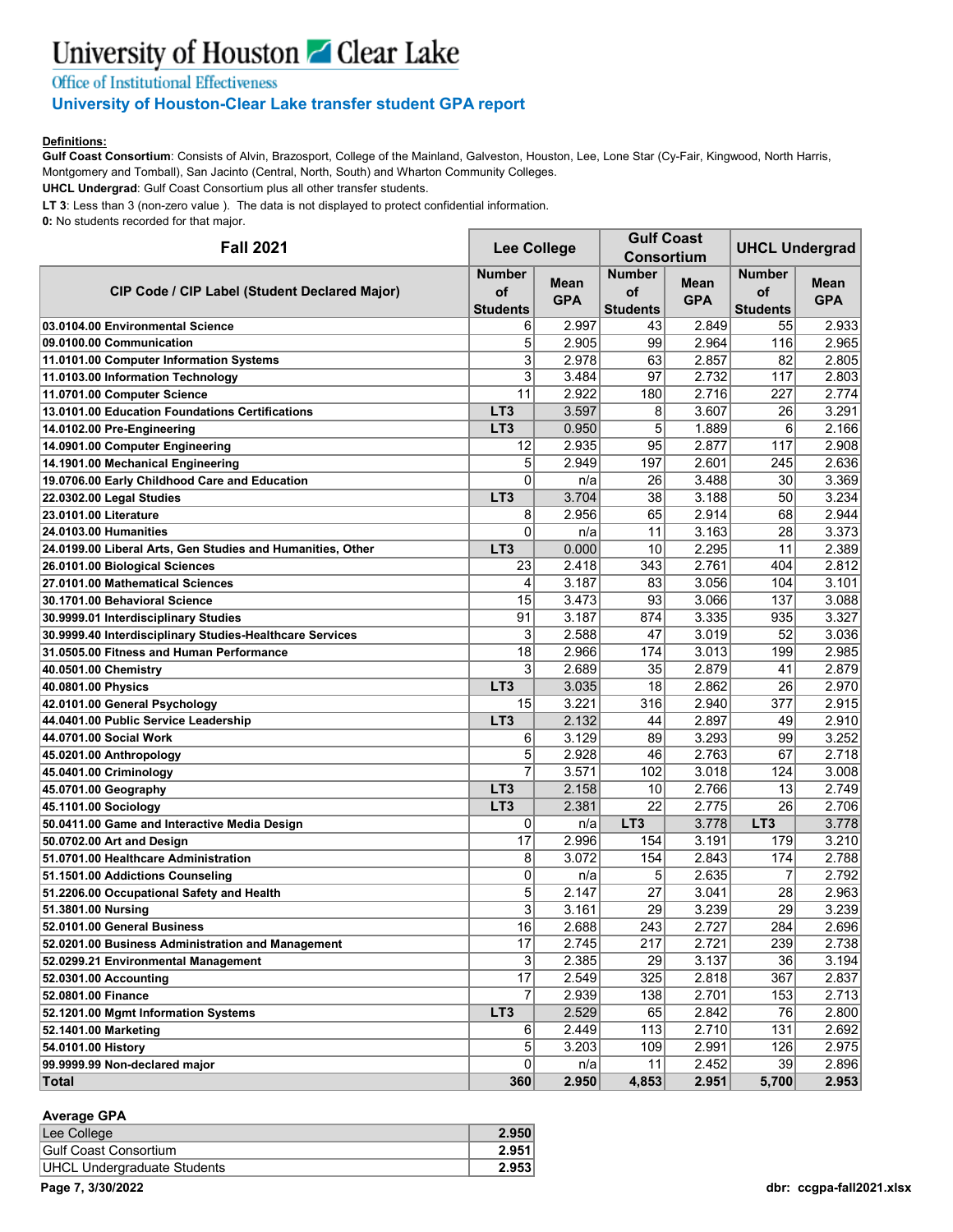# Office of Institutional Effectiveness

### **University of Houston-Clear Lake transfer student GPA report**

#### **Definitions:**

**Gulf Coast Consortium**: Consists of Alvin, Brazosport, College of the Mainland, Galveston, Houston, Lee, Lone Star (Cy-Fair, Kingwood, North Harris, Montgomery and Tomball), San Jacinto (Central, North, South) and Wharton Community Colleges.

**UHCL Undergrad**: Gulf Coast Consortium plus all other transfer students.

**LT 3**: Less than 3 (non-zero value ). The data is not displayed to protect confidential information.

**0:** No students recorded for that major.

|                                                              |                          |                           | <b>Gulf Coast</b> |                           |                       |                    |
|--------------------------------------------------------------|--------------------------|---------------------------|-------------------|---------------------------|-----------------------|--------------------|
| <b>Fall 2021</b>                                             | <b>Lone Star College</b> |                           | <b>Consortium</b> |                           | <b>UHCL Undergrad</b> |                    |
|                                                              | <b>Number</b>            |                           | <b>Number</b>     |                           | <b>Number</b>         |                    |
| <b>CIP Code / CIP Label (Student Declared Major)</b>         | οf                       | <b>Mean</b><br><b>GPA</b> | of                | <b>Mean</b><br><b>GPA</b> | Οf                    | Mean<br><b>GPA</b> |
|                                                              | <b>Students</b>          |                           | <b>Students</b>   |                           | <b>Students</b>       |                    |
| 03.0104.00 Environmental Science                             | 3                        | 2.604                     | 43                | 113                       | 2.710                 | 2.933              |
| 09.0100.00 Communication                                     | 4                        | 2.523                     | 99                | 2.964                     | 116                   | 2.965              |
| 11.0101.00 Computer Information Systems                      | LT <sub>3</sub>          | 3.084                     | 63                | 2.857                     | 82                    | 2.805              |
| 11.0103.00 Information Technology                            | 3                        | 2.135                     | 97                | 2.732                     | 117                   | 2.803              |
| 11.0701.00 Computer Science                                  | 8                        | 2.630                     | 180               | 2.716                     | 227                   | 2.774              |
| 13.0101.00 Education Foundations Certifications              | LT <sub>3</sub>          | 3.342                     | 8                 | 3.607                     | 26                    | 3.291              |
| 14.0102.00 Pre-Engineering                                   | LT <sub>3</sub>          | 2.067                     | 5                 | 1.889                     | 6                     | 2.166              |
| 14.0901.00 Computer Engineering                              | 0                        | n/a                       | 95                | 2.877                     | 117                   | 2.908              |
| 14.1901.00 Mechanical Engineering                            | 9                        | 3.090                     | 197               | 2.601                     | 245                   | 2.636              |
| 19.0706.00 Early Childhood Care and Education                | LT <sub>3</sub>          | 3.334                     | 26                | 3.488                     | 30                    | 3.369              |
| 22.0302.00 Legal Studies                                     | LT <sub>3</sub>          | 3.556                     | 38                | 3.188                     | 50                    | 3.234              |
| 23.0101.00 Literature                                        | $\overline{0}$           | n/a                       | 65                | 2.914                     | 68                    | 2.944              |
| 24.0103.00 Humanities                                        | 0                        | n/a                       | 11                | 3.163                     | 28                    | 3.373              |
| 24.0199.00 Liberal Arts, Gen Studies and Humanities, Other   | 0                        | n/a                       | 10                | 2.295                     | 11                    | 2.389              |
| 26.0101.00 Biological Sciences                               | 10                       | 2.896                     | 343               | 2.761                     | 404                   | 2.812              |
| 27.0101.00 Mathematical Sciences                             | 3                        | 2.833                     | 83                | 3.056                     | 104                   | 3.101              |
| 30.1701.00 Behavioral Science                                | $\overline{4}$           | 3.248                     | 93                | 3.066                     | 137                   | 3.088              |
| 30.9999.01 Interdisciplinary Studies                         | 11                       | 3.177                     | 874               | 3.335                     | 935                   | 3.327              |
| 30.9999.40 Interdisciplinary Studies-Healthcare Services     | LT <sub>3</sub>          | 2.608                     | 47                | 3.019                     | 52                    | 3.036              |
| 31.0505.00 Fitness and Human Performance                     | 7                        | 2.950                     | 174               | 3.013                     | 199                   | 2.985              |
| 40.0501.00 Chemistry                                         | 0                        | n/a                       | 35                | 2.879                     | 41                    | 2.879              |
| 40.0801.00 Physics                                           | 0                        | n/a                       | 18                | 2.862                     | 26                    | 2.970              |
| 42.0101.00 General Psychology                                | 7                        | 3.488                     | 316               | 2.940                     | 377                   | 2.915              |
| 44.0401.00 Public Service Leadership                         | 3                        | 2.772                     | 44                | 2.897                     | 49                    | 2.910              |
| 44.0701.00 Social Work                                       | LT <sub>3</sub>          | 3.893                     | 89                | 3.293                     | 99                    | 3.252              |
| 45.0201.00 Anthropology                                      | LT <sub>3</sub>          | 3.353                     | 46                | 2.763                     | 67                    | 2.718              |
| 45.0401.00 Criminology                                       | LT <sub>3</sub>          | 2.278                     | 102               | 3.018                     | 124                   | 3.008              |
| 45.0701.00 Geography                                         | LT <sub>3</sub>          | 2.776                     | 10                | 2.766                     | 13                    | 2.749              |
| 45.1101.00 Sociology                                         | 0                        | n/a                       | 22                | 2.775                     | 26                    | 2.706              |
| 50.0411.00 Game and Interactive Media Design                 | 0                        | n/a                       | LT3               | 3.778                     | LT <sub>3</sub>       | 3.778              |
| 50.0702.00 Art and Design                                    | 4                        | 3.602                     | 154               | 3.191                     | 179                   | 3.210              |
| 51.0701.00 Healthcare Administration                         | 15                       | 2.783                     | 154               | 2.843                     | 174                   | 2.788              |
| 51.1501.00 Addictions Counseling                             | 0                        | n/a                       | 5                 | 2.635                     | 7                     | 2.792              |
| 51.2206.00 Occupational Safety and Health                    | $\mathbf 0$              | n/a                       | $\overline{27}$   | 3.041                     | 28                    | 2.963              |
| 51.3801.00 Nursing                                           | LT <sub>3</sub>          | 4.000                     | 29                | 3.239                     | 29                    | 3.239              |
| 52.0101.00 General Business                                  | $\mathsf{Q}$             | 2.332                     | 243               | 2.727                     | 284                   | 2.696              |
| 52.0201.00 Business Administration and Management            | LT <sub>3</sub>          | 2.845                     | 217               | 2.721                     | 239                   | 2.738              |
|                                                              |                          | 3.645                     | 29                | 3.137                     | 36                    | 3.194              |
| 52.0299.21 Environmental Management<br>52.0301.00 Accounting | 3<br>$5\vert$            | 3.072                     | 325               | 2.818                     | 367                   | 2.837              |
|                                                              | 6                        |                           |                   |                           |                       |                    |
| 52.0801.00 Finance                                           |                          | 2.355                     | 138               | 2.701                     | 153                   | 2.713              |
| 52.1201.00 Mgmt Information Systems                          | LT <sub>3</sub>          | 4.000                     | 65                | 2.842                     | 76                    | 2.800              |
| 52.1401.00 Marketing                                         | LT <sub>3</sub>          | 2.683                     | 113               | 2.710                     | 131                   | 2.692              |
| 54.0101.00 History                                           | LT <sub>3</sub>          | 3.244                     | 109               | 2.991                     | 126                   | 2.975              |
| 99.9999.99 Non-declared major                                | 0                        | n/a                       | 11                | 2.452                     | 39                    | 2.896              |
| Total                                                        | 137                      | 2.923                     | 4,853             | 2.951                     | 5,700                 | 2.953              |

| Lonestar College            | 2.923 |
|-----------------------------|-------|
| Gulf Coast Consortium       | 2.951 |
| UHCL Undergraduate Students | 2.953 |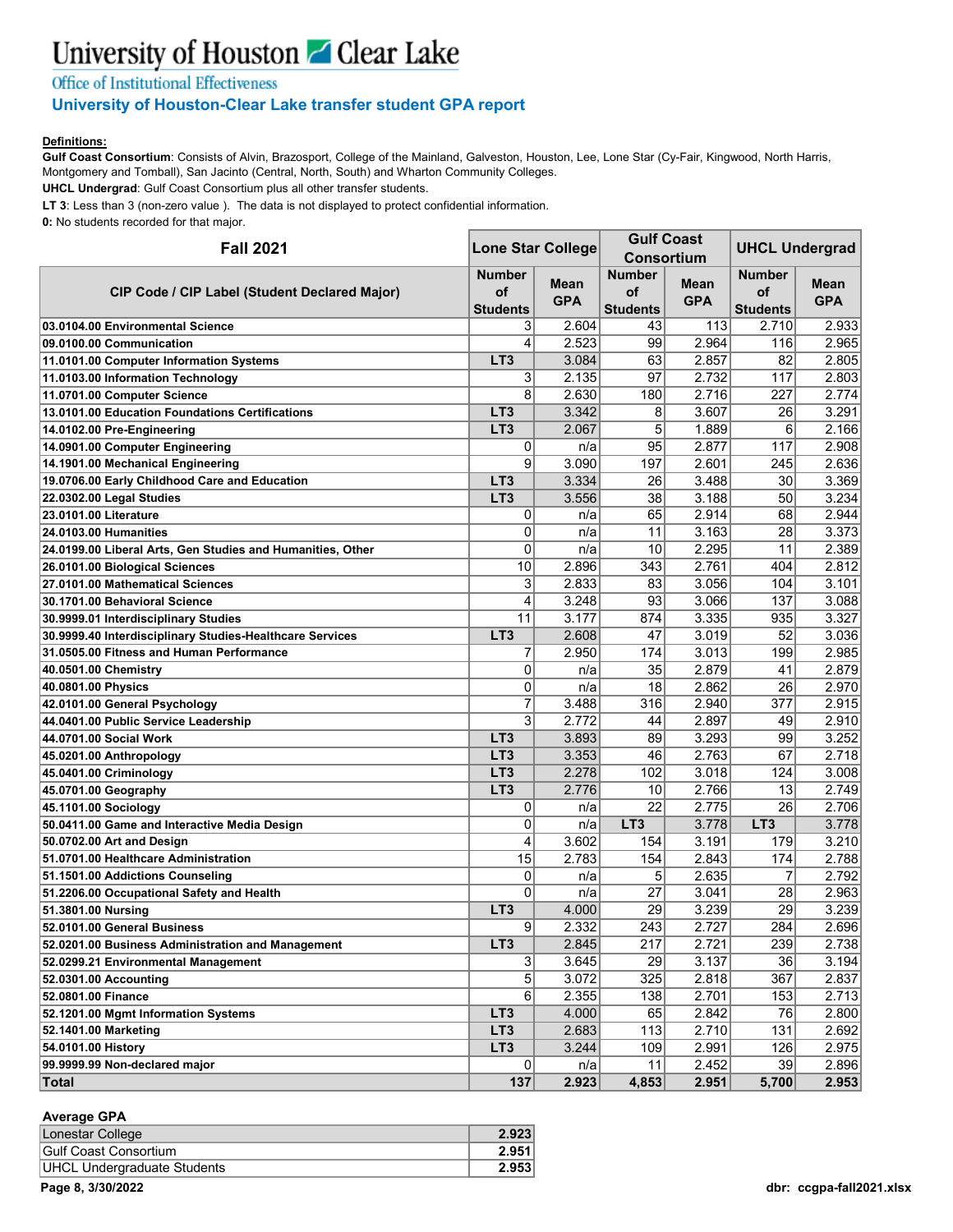# Office of Institutional Effectiveness

### **University of Houston-Clear Lake transfer student GPA report**

#### **Definitions:**

Gulf Coast Consortium: Consists of Alvin, Brazosport, College of the Mainland, Galveston, Houston, Lee, Lone Star (Cy-Fair, Kingwood, North Harris, Montgomery and Tomball), San Jacinto (Central, North, South) and Wharton Community Colleges.

**UHCL Undergrad**: Gulf Coast Consortium plus all other transfer students.

**LT 3**: Less than 3 (non-zero value ). The data is not displayed to protect confidential information.

**0:** No students recorded for that major.

|                                                            |                 | San Jacinto |                   | <b>Gulf Coast</b> |                       |            |  |
|------------------------------------------------------------|-----------------|-------------|-------------------|-------------------|-----------------------|------------|--|
| <b>Fall 2021</b>                                           | College         |             | <b>Consortium</b> |                   | <b>UHCL Undergrad</b> |            |  |
|                                                            | <b>Number</b>   |             | <b>Number</b>     |                   | <b>Number</b>         |            |  |
| CIP Code / CIP Label (Student Declared Major)              | οf              | Mean        | of                | Mean              | Οf                    | Mean       |  |
|                                                            | <b>Students</b> | <b>GPA</b>  | <b>Students</b>   | <b>GPA</b>        | <b>Students</b>       | <b>GPA</b> |  |
| 03.0104.00 Environmental Science                           | 25              | 2.834       | 43                | 2.849             | 55                    | 2.933      |  |
| 09.0100.00 Communication                                   | 69              | 2.980       | 99                | 2.964             | 116                   | 2.965      |  |
| 11.0101.00 Computer Information Systems                    | 36              | 2.805       | 63                | 2.857             | 82                    | 2.805      |  |
| 11.0103.00 Information Technology                          | 61              | 2.867       | 97                | 2.732             | 117                   | 2.803      |  |
| 11.0701.00 Computer Science                                | 116             | 2.642       | 180               | 2.716             | 227                   | 2.774      |  |
| 13.0101.00 Education Foundations Certifications            | 4               | 3.745       | 8                 | 3.607             | 26                    | 3.291      |  |
| 14.0102.00 Pre-Engineering                                 | LT <sub>3</sub> | 2.740       | 5                 | 1.889             | 6                     | 2.166      |  |
| 14.0901.00 Computer Engineering                            | 59              | 2.846       | 95                | 2.877             | 117                   | 2.908      |  |
| 14.1901.00 Mechanical Engineering                          | 136             | 2.585       | 197               | 2.601             | 245                   | 2.636      |  |
| 19.0706.00 Early Childhood Care and Education              | 16              | 3.608       | 26                | 3.488             | 30                    | 3.369      |  |
| 22.0302.00 Legal Studies                                   | 13              | 2.844       | 38                | 3.188             | 50                    | 3.234      |  |
| 23.0101.00 Literature                                      | 36              | 2.792       | 65                | 2.914             | 68                    | 2.944      |  |
| 24.0103.00 Humanities                                      | 6               | 3.020       | 11                | 3.163             | 28                    | 3.373      |  |
| 24.0199.00 Liberal Arts, Gen Studies and Humanities, Other | 6               | 3.165       | 10                | 2.295             | 11                    | 2.389      |  |
| 26.0101.00 Biological Sciences                             | 244             | 2.785       | 343               | 2.761             | 404                   | 2.812      |  |
| 27.0101.00 Mathematical Sciences                           | 54              | 2.985       | 83                | 3.056             | 104                   | 3.101      |  |
| 30.1701.00 Behavioral Science                              | 52              | 2.921       | 93                | 3.066             | 137                   | 3.088      |  |
| 30.9999.01 Interdisciplinary Studies                       | 524             | 3.362       | 874               | 3.335             | 935                   | 3.327      |  |
| 30.9999.40 Interdisciplinary Studies-Healthcare Services   | 27              | 3.067       | 47                | 3.019             | 52                    | 3.036      |  |
| 31.0505.00 Fitness and Human Performance                   | 101             | 3.060       | 174               | 3.013             | 199                   | 2.985      |  |
| 40.0501.00 Chemistry                                       | 25              | 2.850       | 35                | 2.879             | 41                    | 2.879      |  |
| 40.0801.00 Physics                                         | 13              | 2.899       | 18                | 2.862             | $\overline{26}$       | 2.970      |  |
| 42.0101.00 General Psychology                              | 203             | 2.915       | 316               | 2.940             | 377                   | 2.915      |  |
| 44.0401.00 Public Service Leadership                       | 16              | 2.950       | 44                | 2.897             | 49                    | 2.910      |  |
| 44.0701.00 Social Work                                     | 53              | 3.346       | 89                | 3.293             | 99                    | 3.252      |  |
| 45.0201.00 Anthropology                                    | 26              | 2.628       | 46                | 2.763             | 67                    | 2.718      |  |
| 45.0401.00 Criminology                                     | 61              | 2.953       | 102               | 3.018             | 124                   | 3.008      |  |
| 45.0701.00 Geography                                       | 5               | 2.856       | 10                | 2.766             | 13                    | 2.749      |  |
| 45.1101.00 Sociology                                       | 15              | 2.773       | $\overline{22}$   | 2.775             | $\overline{26}$       | 2.706      |  |
| 50.0411.00 Game and Interactive Media Design               | LT <sub>3</sub> | 3.778       | LT <sub>3</sub>   | 3.778             | LT <sub>3</sub>       | 3.778      |  |
| 50.0702.00 Art and Design                                  | 78              | 3.280       | 154               | 3.191             | 179                   | 3.210      |  |
| 51.0701.00 Healthcare Administration                       | 70              | 2.809       | 154               | 2.843             | 174                   | 2.788      |  |
| 51.1501.00 Addictions Counseling                           | 3               | 3.429       | 5                 | 2.635             | 7                     | 2.792      |  |
| 51.2206.00 Occupational Safety and Health                  | 17              | 3.293       | 27                | 3.041             | 28                    | 2.963      |  |
| 51.3801.00 Nursing                                         | 13              | 3.273       | 29                | 3.239             | 29                    | 3.239      |  |
| 52.0101.00 General Business                                | 147             | 2.799       | $\overline{243}$  | 2.727             | 284                   | 2.696      |  |
| 52.0201.00 Business Administration and Management          | 148             | 2.701       | 217               | 2.721             | 239                   | 2.738      |  |
| 52.0299.21 Environmental Management                        | 14              | 3.181       | 29                | 3.137             | 36                    | 3.194      |  |
| 52.0301.00 Accounting                                      | 215             | 2.830       | 325               | 2.818             | 367                   | 2.837      |  |
| 52.0801.00 Finance                                         | 89              | 2.674       | 138               | 2.701             | 153                   | 2.713      |  |
| 52.1201.00 Mgmt Information Systems                        | 43              | 2.978       | 65                | 2.842             | 76                    | 2.800      |  |
| 52.1401.00 Marketing                                       | 78              | 2.818       | 113               | 2.710             | $\overline{131}$      | 2.692      |  |
| 54.0101.00 History                                         | 84              | 2.987       | 109               | 2.991             | 126                   | 2.975      |  |
| 99.9999.99 Non-declared major                              | 8               | 2.205       | 11                | 2.452             | 39                    | 2.896      |  |
| Total                                                      | 3,012           | 2.952       | 4,853             | 2.951             | 5,700                 | 2.953      |  |

| San Jacinto Collge          | 2.952 |
|-----------------------------|-------|
| Gulf Coast Consortium       | 2.951 |
| UHCL Undergraduate Students | 2.953 |
| Page 9, 3/30/2022           |       |